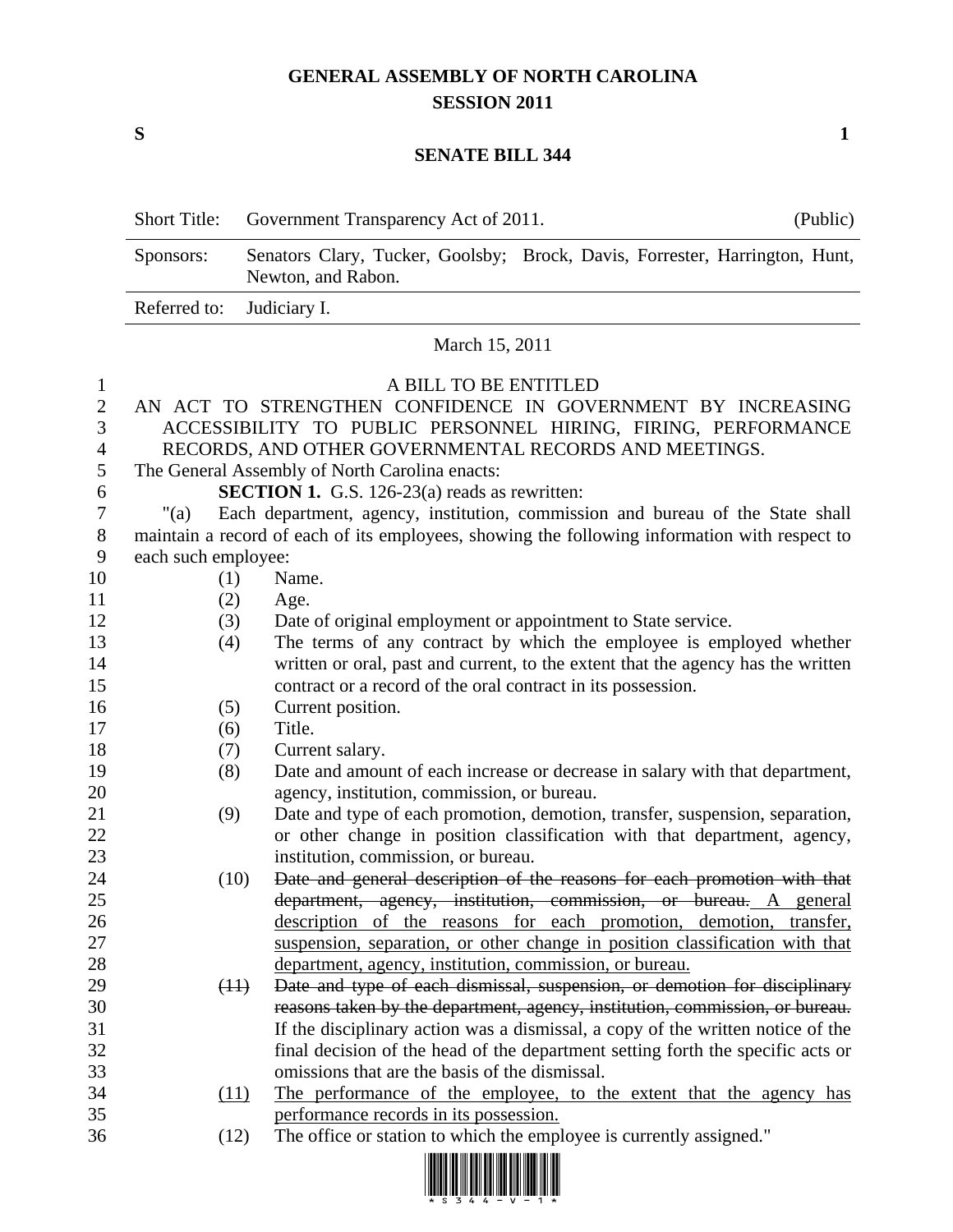|      |      | <b>General Assembly of North Carolina</b>                                                                                                                    | <b>Session 2011</b> |
|------|------|--------------------------------------------------------------------------------------------------------------------------------------------------------------|---------------------|
|      |      | SECTION 2. G.S. 115C-320(a) reads as rewritten:                                                                                                              |                     |
| "(a) |      | Each local board of education shall maintain a record of each of its employees,                                                                              |                     |
|      |      | showing the following information with respect to each employee:                                                                                             |                     |
|      | (1)  | Name.                                                                                                                                                        |                     |
|      |      |                                                                                                                                                              |                     |
|      | (2)  | Age.                                                                                                                                                         |                     |
|      | (3)  | Date of original employment or appointment.                                                                                                                  |                     |
|      | (4)  | The terms of any contract by which the employee is employed whether                                                                                          |                     |
|      |      | written or oral, past and current, to the extent that the board has the written                                                                              |                     |
|      |      | contract or a record of the oral contract in its possession.                                                                                                 |                     |
|      | (5)  | Current position.                                                                                                                                            |                     |
|      | (6)  | Title.                                                                                                                                                       |                     |
|      | (7)  | Current salary.                                                                                                                                              |                     |
|      | (8)  | Date and amount of each increase or decrease in salary with that local board                                                                                 |                     |
|      |      | of education.                                                                                                                                                |                     |
|      | (9)  | Date and type of each promotion, demotion, transfer, suspension, separation,                                                                                 |                     |
|      |      | or other change in position classification with that local board of education.                                                                               |                     |
|      | (10) | Date and general description of the reasons for each promotion with that                                                                                     |                     |
|      |      | local board of education. A general description of the reasons for each                                                                                      |                     |
|      |      | promotion, demotion, transfer, suspension, separation, or other change in                                                                                    |                     |
|      |      | position classification with that local board of education.                                                                                                  |                     |
|      | (11) | Date and type of each dismissal, suspension, or demotion for disciplinary<br>reasons taken by the local board of education. If the disciplinary action was a |                     |
|      |      | dismissal, a copy of the written notice of the final decision of the local board                                                                             |                     |
|      |      | of education setting forth the specific acts or omissions that are the basis of                                                                              |                     |
|      |      | the dismissal.                                                                                                                                               |                     |
|      | (11) | The performance of the employee, to the extent that the local board of                                                                                       |                     |
|      |      | education has performance records in its possession.                                                                                                         |                     |
|      | (12) | The office or station to which the employee is currently assigned."                                                                                          |                     |
|      |      | <b>SECTION 3.</b> G.S. 115D-28(a) reads as rewritten:                                                                                                        |                     |
| "(a) |      | Each board of trustees shall maintain a record of each of its employees, showing the                                                                         |                     |
|      |      | following information with respect to each employee:                                                                                                         |                     |
|      | (1)  | Name.                                                                                                                                                        |                     |
|      | (2)  | Age.                                                                                                                                                         |                     |
|      | (3)  | Date of original employment or appointment.                                                                                                                  |                     |
|      | (4)  | The terms of any contract by which the employee is employed whether                                                                                          |                     |
|      |      | written or oral, past and current, to the extent that the board has the written                                                                              |                     |
|      |      | contract or a record of the oral contract in its possession.                                                                                                 |                     |
|      | (5)  | Current position.                                                                                                                                            |                     |
|      | (6)  | Title.                                                                                                                                                       |                     |
|      | (7)  | Current salary.                                                                                                                                              |                     |
|      | (8)  | Date and amount of each increase or decrease in salary with that community                                                                                   |                     |
|      |      | college.                                                                                                                                                     |                     |
|      | (9)  | Date and type of each promotion, demotion, transfer, suspension, separation,                                                                                 |                     |
|      |      | or other change in position classification with that community college.                                                                                      |                     |
|      | (10) | Date and general description of the reasons for each promotion with that                                                                                     |                     |
|      |      | community college. A general description of the reasons for each promotion,                                                                                  |                     |
|      |      | demotion, transfer, suspension, separation, or other change in position                                                                                      |                     |
|      |      | classification with that community college.                                                                                                                  |                     |
|      | (11) | Date and type of each dismissal, suspension, or demotion for disciplinary                                                                                    |                     |
|      |      | reasons taken by the community college. If the disciplinary action was a                                                                                     |                     |
|      |      | dismissal, a copy of the written notice of the final decision of the board of                                                                                |                     |
|      |      |                                                                                                                                                              |                     |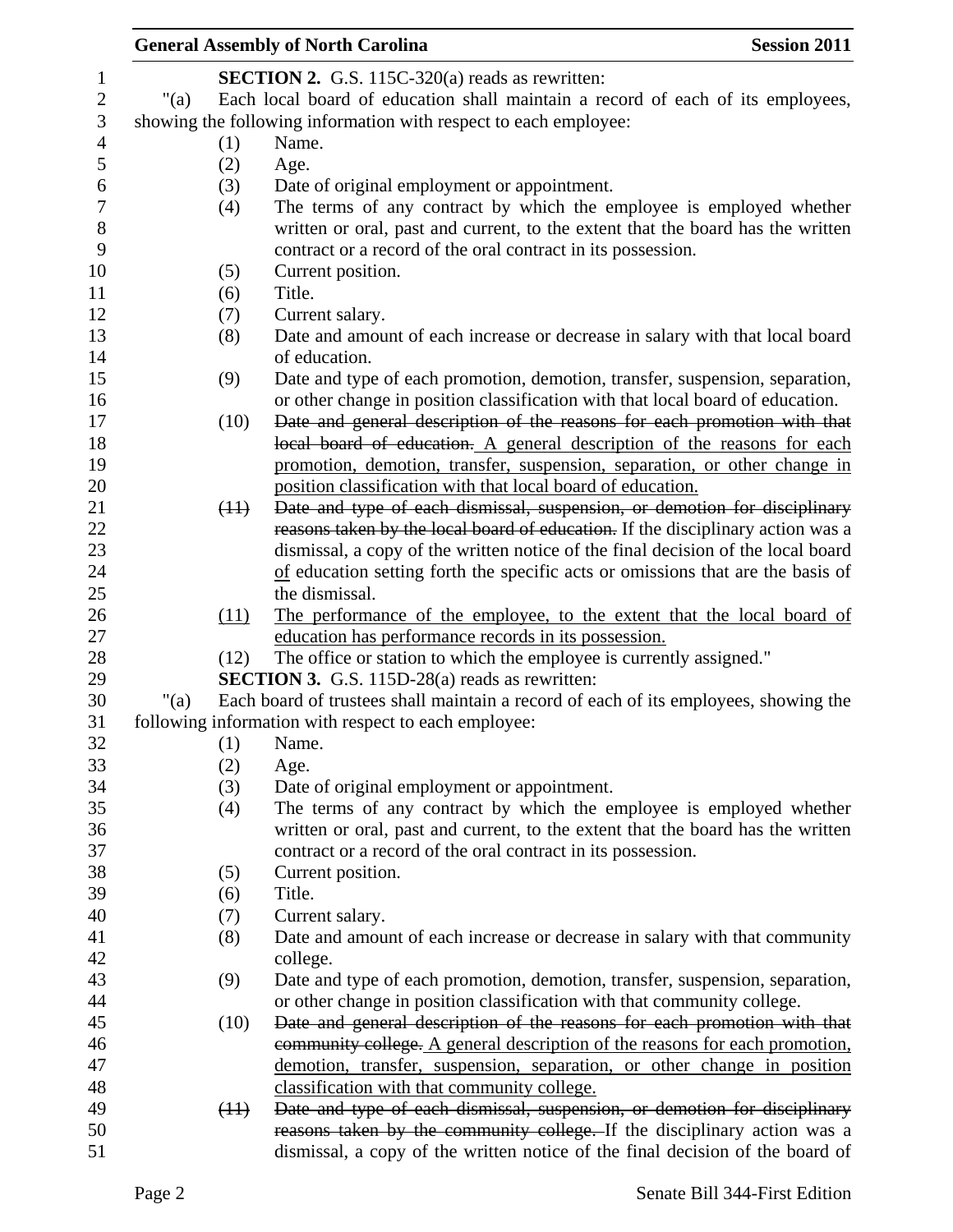|                |      | <b>Session 2011</b><br><b>General Assembly of North Carolina</b>                                                                                 |
|----------------|------|--------------------------------------------------------------------------------------------------------------------------------------------------|
|                |      | trustees setting forth the specific acts or omissions that are the basis of the<br>dismissal.                                                    |
|                | (11) | The performance of the employee, to the extent that the community college                                                                        |
|                |      | has performance records in its possession.                                                                                                       |
|                | (12) | The office or station to which the employee is currently assigned."                                                                              |
|                |      | <b>SECTION 4.</b> G.S. 122C-158(b) reads as rewritten:                                                                                           |
| " $(b)$        |      | The following information with respect to each employee is a matter of public                                                                    |
| record:        |      |                                                                                                                                                  |
|                | (1)  | Name.                                                                                                                                            |
|                | (2)  | Age.                                                                                                                                             |
|                | (3)  | Date of original employment or appointment to the area authority.                                                                                |
|                | (4)  | The terms of any contract by which the employee is employed whether                                                                              |
|                |      | written or oral, past and current, to the extent that the agency has the written<br>contract or a record of the oral contract in its possession. |
|                | (5)  | Current position.                                                                                                                                |
|                | (6)  | Title.                                                                                                                                           |
|                | (7)  | Current salary.                                                                                                                                  |
|                | (8)  | Date and amount of each increase or decrease in salary with that area                                                                            |
|                |      | authority.                                                                                                                                       |
|                | (9)  | Date and type of each promotion, demotion, transfer, suspension, separation,                                                                     |
|                |      | or other change in position classification with that area authority.                                                                             |
|                | (10) | Date and general description of the reasons for each promotion with that area                                                                    |
|                |      | authority. A general description of the reasons for each promotion,                                                                              |
|                |      | demotion, transfer, suspension, separation, or other change in position                                                                          |
|                |      | classification with that area authority.                                                                                                         |
|                | (11) | Date and type of each dismissal, suspension, or demotion for disciplinary                                                                        |
|                |      | reasons taken by the area authority. If the disciplinary action was a                                                                            |
|                |      | dismissal, a copy of the written notice of the final decision of the area                                                                        |
|                |      | authority setting forth the specific acts or omissions that are the basis of the                                                                 |
|                |      | dismissal.                                                                                                                                       |
|                | (11) | The performance of the employee, to the extent that the area authority has                                                                       |
|                |      | performance records in its possession.                                                                                                           |
|                | (12) | The office to which the employee is currently assigned."                                                                                         |
|                |      | <b>SECTION 5.</b> G.S. 153A-98(b) reads as rewritten:                                                                                            |
| " $(b)$        |      | The following information with respect to each county employee is a matter of                                                                    |
| public record: |      |                                                                                                                                                  |
|                | (1)  | Name.                                                                                                                                            |
|                | (2)  | Age.                                                                                                                                             |
|                | (3)  | Date of original employment or appointment to the county service.                                                                                |
|                | (4)  | The terms of any contract by which the employee is employed whether                                                                              |
|                |      | written or oral, past and current, to the extent that the county has the written<br>contract or a record of the oral contract in its possession. |
|                | (5)  | Current position.                                                                                                                                |
|                | (6)  | Title.                                                                                                                                           |
|                | (7)  | Current salary.                                                                                                                                  |
|                | (8)  | Date and amount of each increase or decrease in salary with that county.                                                                         |
|                | (9)  | Date and type of each promotion, demotion, transfer, suspension, separation                                                                      |
|                |      | or other change in position classification with that county.                                                                                     |
|                | (10) | Date and general description of the reasons for each promotion with that                                                                         |
|                |      | eounty. A general description of the reasons for each promotion, demotion,                                                                       |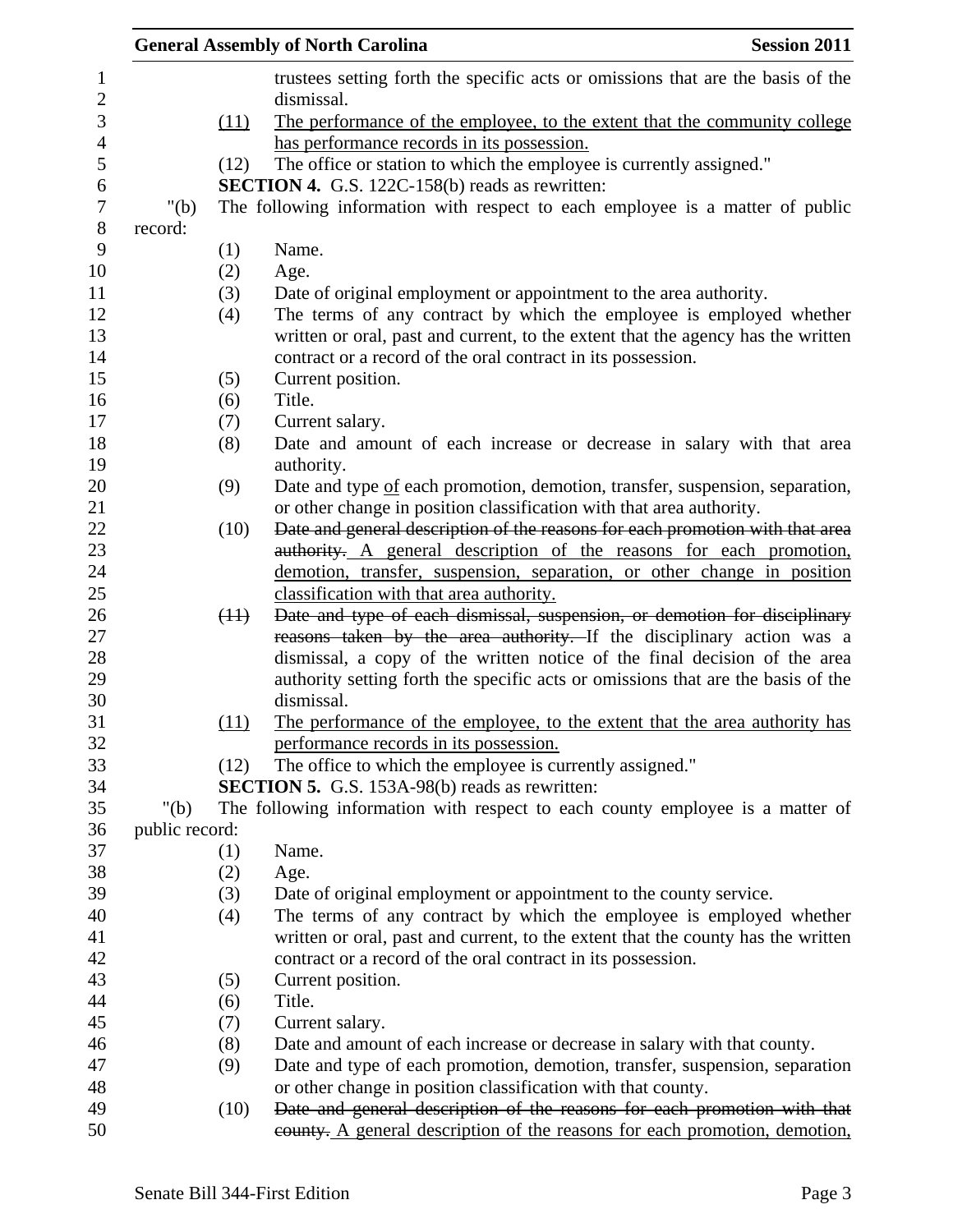|                |      | <b>General Assembly of North Carolina</b>                                                                                                      | <b>Session 2011</b> |
|----------------|------|------------------------------------------------------------------------------------------------------------------------------------------------|---------------------|
|                |      | transfer, suspension, separation, or other change in position classification                                                                   |                     |
|                |      | with that county.                                                                                                                              |                     |
|                | (11) | Date and type of each dismissal, suspension, or demotion for disciplinary                                                                      |                     |
|                |      | reasons taken by the county. If the disciplinary action was a dismissal, a                                                                     |                     |
|                |      | copy of the written notice of the final decision of the county setting forth the                                                               |                     |
|                |      | specific acts or omissions that are the basis of the dismissal.                                                                                |                     |
|                | (11) | The performance of the employee, to the extent that the county has                                                                             |                     |
|                |      | performance records in its possession.                                                                                                         |                     |
|                | (12) | The office to which the employee is currently assigned."                                                                                       |                     |
|                |      | <b>SECTION 6.</b> G.S. 160A-168(b) reads as rewritten:                                                                                         |                     |
| " $(b)$        |      | The following information with respect to each city employee is a matter of public                                                             |                     |
| record:        |      |                                                                                                                                                |                     |
|                | (1)  | Name.                                                                                                                                          |                     |
|                | (2)  | Age.                                                                                                                                           |                     |
|                | (3)  | Date of original employment or appointment to the service.                                                                                     |                     |
|                | (4)  | The terms of any contract by which the employee is employed whether                                                                            |                     |
|                |      | written or oral, past and current, to the extent that the city has the written                                                                 |                     |
|                |      | contract or a record of the oral contract in its possession.                                                                                   |                     |
|                | (5)  | Current position.                                                                                                                              |                     |
|                | (6)  | Title.                                                                                                                                         |                     |
|                | (7)  | Current salary.                                                                                                                                |                     |
|                | (8)  | Date and amount of each increase or decrease in salary with that                                                                               |                     |
|                |      | municipality.                                                                                                                                  |                     |
|                | (9)  | Date and type of each promotion, demotion, transfer, suspension, separation,                                                                   |                     |
|                | (10) | or other change in position classification with that municipality.<br>Date and general description of the reasons for each promotion with that |                     |
|                |      | municipality. A general description of the reasons for each promotion,                                                                         |                     |
|                |      | demotion, transfer, suspension, separation, or other change in position                                                                        |                     |
|                |      | classification with that municipality.                                                                                                         |                     |
|                | (11) | Date and type of each dismissal, suspension, or demotion for disciplinary                                                                      |                     |
|                |      | reasons taken by the municipality. If the disciplinary action was a dismissal,                                                                 |                     |
|                |      | a copy of the written notice of the final decision of the municipality setting                                                                 |                     |
|                |      | forth the specific acts or omissions that are the basis of the dismissal.                                                                      |                     |
|                | (11) | The performance of the employee, to the extent that the municipality has                                                                       |                     |
|                |      | performance records in its possession.                                                                                                         |                     |
|                | (12) | The office to which the employee is currently assigned."                                                                                       |                     |
|                |      | <b>SECTION 7.</b> G.S. 162A-6.1(b) reads as rewritten:                                                                                         |                     |
| " $(b)$        |      | The following information with respect to each authority employee is a matter of                                                               |                     |
| public record: |      |                                                                                                                                                |                     |
|                | (1)  | Name.                                                                                                                                          |                     |
|                | (2)  | Age.                                                                                                                                           |                     |
|                | (3)  | Date of original employment or appointment to the service.                                                                                     |                     |
|                | (4)  | The terms of any contract by which the employee is employed whether                                                                            |                     |
|                |      | written or oral, past and current, to the extent that the authority has the                                                                    |                     |
|                |      | written contract or a record of the oral contract in its possession.                                                                           |                     |
|                | (5)  | Current position.                                                                                                                              |                     |
|                | (6)  | Title.                                                                                                                                         |                     |
|                | (7)  | Current salary.                                                                                                                                |                     |
|                | (8)  | Date and amount of each increase or decrease in salary with that authority.                                                                    |                     |
|                | (9)  | Date and type of each promotion, demotion, transfer, suspension, separation,                                                                   |                     |
|                |      | or other change in position classification with that authority.                                                                                |                     |